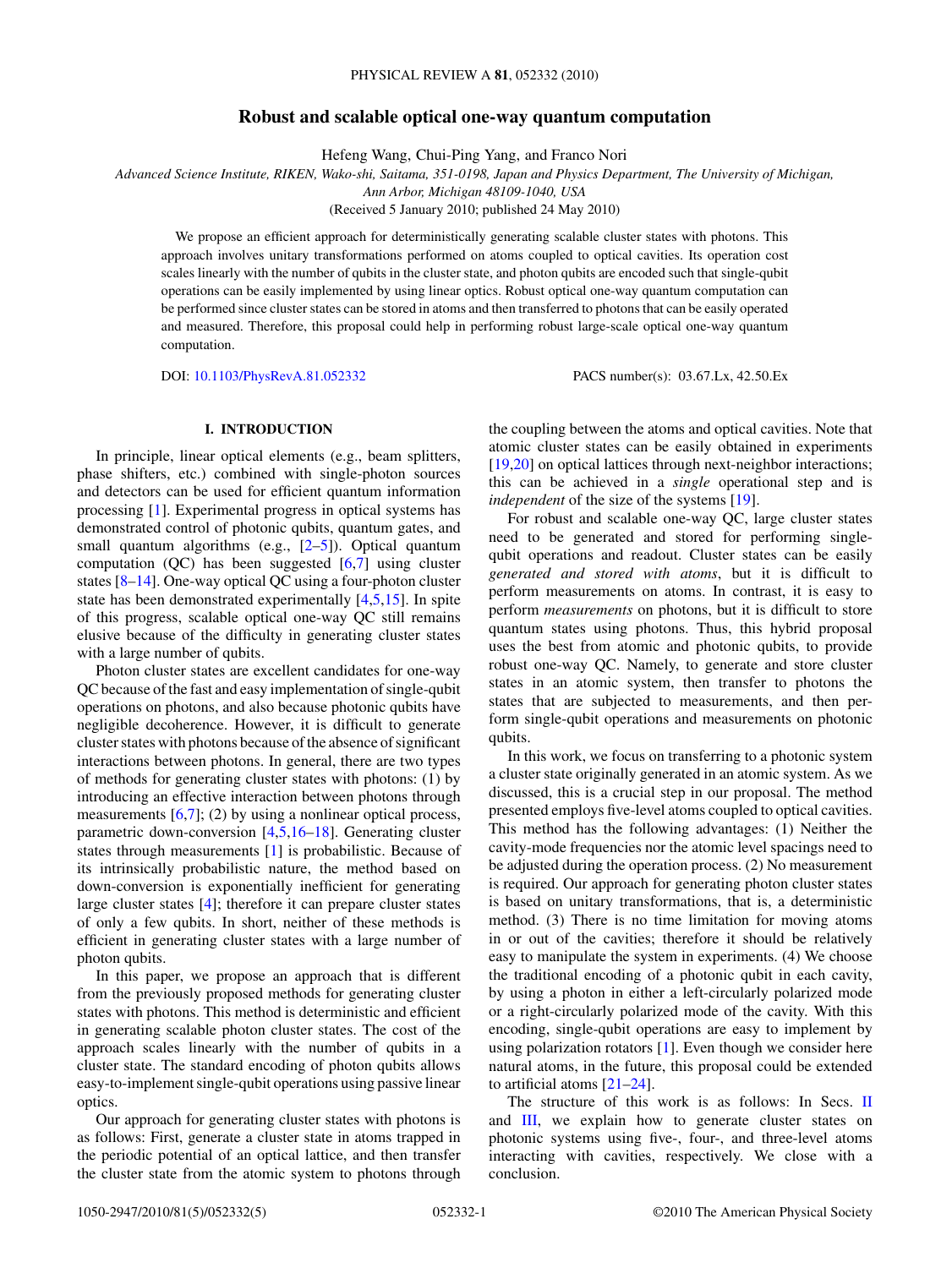<span id="page-1-0"></span>

FIG. 1. Energy diagram of an atom with five levels. The transitions  $|g'\rangle \leftrightarrow |e\rangle$  and  $|r\rangle \leftrightarrow |f\rangle$  are resonantly coupled to the left- ( $\sigma_L^-$ ) and right- $(\sigma_R^+)$  circularly polarized modes of the cavity with coupling strengths  $h_L$  and  $h_R$ . The transitions  $|g' \rangle \leftrightarrow |f \rangle, |g \rangle \leftrightarrow |e \rangle, |g' \rangle \leftrightarrow$  $|r\rangle$ , and  $|g\rangle \leftrightarrow |g'\rangle$  are driven by laser fields with Rabi frequencies  $\Omega_1$ ,  $\Omega_2$ ,  $\Omega_3$ , and  $\Omega_4$ , respectively.

# **II. TRANSFERRING A CLUSTER STATE FROM ATOMS IN AN OPTICAL LATTICE TO POLARIZED PHOTONS: FIVE-LEVEL ATOMIC SYSTEM**

Consider a system composed of *n* atoms and *n* cavities. Each atom has a five-level structure as depicted in Fig. 1, and is placed in a two-mode cavity. The two modes in each cavity are left-circularly polarized ( $\sigma_L^-$ ) and right-circularly polarized  $(\sigma_R^+)$ , respectively. For each atom, the two lowest energy levels  $|g\rangle$  and  $|g'\rangle$  represent the two logic states of a qubit; while for each cavity, the two logic states of a qubit are represented by the occupation of a photon (subscript *p*) in the left- and right-circularly polarized modes of a cavity as

$$
|0\rangle_p = |0\rangle_L |1\rangle_R, \quad |1\rangle_p = |1\rangle_L |0\rangle_R, \tag{1}
$$

where  $|k\rangle_L|m\rangle_R$  represents the state of the cavity with *k* or *m* photons in the left- or right-circularly polarized mode.

Let us assume that an *n*-qubit cluster state  $|\Psi_C\rangle$  was prepared in the *n*-atom system, and each two-mode cavity is in the vacuum state  $|0\rangle_p = |0\rangle_L |0\rangle_R$ . Thus, the initial state of the whole system is  $|\Psi_C\rangle_a \otimes |\emptyset\rangle_p^{\otimes n}$ , where the subscripts *a* and *p* represent the atomic and the photonic systems, respectively. The task is to perform the state transfer

$$
|\Psi_C\rangle_a |\emptyset\rangle_p^{\otimes n} \longrightarrow |g\rangle_a^{\otimes n} |\Psi_C\rangle_p, \tag{2}
$$

that is, transfer the cluster state from the atomic system to the photons inside the optical cavities. Then photons leaking out of the cavities would be in the same cluster state as originally prepared in the atomic system.

Alternatively, we can also transfer an atomic single-qubit state of the cluster state to a photonic qubit (see Sec. [IV](#page-4-0) below). This state transfer can be achieved through the following transformation (performed on each two-mode cavity with an atom inside):

$$
|g\rangle|0\rangle_L|0\rangle_R \longrightarrow |g\rangle|0\rangle_L|1\rangle_R,
$$
  

$$
|g'\rangle|0\rangle_L|0\rangle_R \longrightarrow |g\rangle|1\rangle_L|0\rangle_R.
$$
 (3)

Below, we will show the procedure to implement this transformation.

# **A. Transformation of a state from atoms to polarized photons**

To achieve this transformation, two interactions between the atom with the two cavity modes are needed. One is the resonant interaction between the  $|r\rangle \leftrightarrow |f\rangle$  transition and the  $\sigma_L^-$  mode. The other one is the resonant interaction between the  $|g'\rangle \leftrightarrow |e\rangle$  transition and the  $\sigma_R^+$  mode. In the interaction picture, the Hamiltonians for these are

$$
H_L = h_L (a_L |f\rangle\langle r| + \text{H.c.})
$$
 (4)

and

$$
H_R = h_R(a_R|e\rangle\langle g'| + \text{H.c.}),\tag{5}
$$

where  $h_L$  ( $h_R$ ) is the coupling strength of the atom with the  $\sigma_L^ (\sigma_R^+)$  mode of the cavity;  $a_L$  ( $a_R$ ) is the annihilation operator of the  $\sigma_L^-(\sigma_R^+)$  mode of the cavity.

The transformation in Eq.  $(3)$  can be achieved in four steps as follows:

Step (i). Apply a pulse to the atom for a time interval  $\tau_1$ , which is resonant with the  $|g'\rangle \leftrightarrow |f\rangle$  transition; then wait for a time interval  $\tau_L$ . We denote by  $\Omega_1$  the Rabi frequency of the pulse and  $\phi_1$  the phase of the pulse. The time evolution for this step is as follows:

(ia) During the time interval  $\tau_1$ , the pulse applied to the atom leads to the transformation

$$
|g'\rangle|0\rangle_L|0\rangle_R \to \left[\cos\left(\frac{\Omega_1}{2}\tau_1\right)|g'\rangle - ie^{-i\phi_1}\right] \times \sin\left(\frac{\Omega_1}{2}\tau_1\right)|f\rangle\right] \otimes |0\rangle_L|0\rangle_R. \quad (6)
$$

For  $\frac{\Omega_1}{2}\tau_1 = \pi/2$ ,  $\phi_1 = -\pi/2$ , the state  $|g'\rangle|0\rangle_L|0\rangle_R$  is transformed into  $|f\rangle|0\rangle_L|0\rangle_R$ .

(ib) During the waiting time  $\tau_L$ , the  $|r\rangle \leftrightarrow |f\rangle$  transition of the atom is resonant with the  $\sigma_L^-$  mode of the cavity. The Hamiltonian describing this process is  $H_L$  in Eq. (4). The operator  $U_L = \exp(-i H_L \tau_L)$  performs the transformation

$$
|f\rangle|0\rangle_L|0\rangle_R \to \cos(h_L \tau_L)|f\rangle|0\rangle_L|0\rangle_R
$$
  
-  $i \sin(h_L \tau_L)|r\rangle|1\rangle_L|0\rangle_R.$  (7)

For  $h_L \tau_L = \pi/2$ , the state  $|f\rangle|0\rangle_L|0\rangle_R$  evolves to  $-i|r\rangle$  $|1\rangle_L|0\rangle_R$ .

Step (ii). Apply a pulse to the atom for a duration  $\tau_2$ . The pulse applied to the atom is resonant with the  $|g'\rangle \leftrightarrow |r\rangle$ transition. This process leads to the transformation

$$
-i|r\rangle|1\rangle_L|0\rangle_R \to -i\left[\cos\left(\frac{\Omega_2}{2}\tau_2\right)|r\rangle - ie^{i\phi_2}\right] \times \sin\left(\frac{\Omega_2}{2}\tau_2\right)|g'\rangle\right] \otimes |1\rangle_L|0\rangle_R. \tag{8}
$$

With  $\frac{\Omega_2}{2} \tau_2 = \pi/2$  and  $\phi_2 = \pi$ , the state  $-i|r\rangle|1\rangle_L|0\rangle_R$  is transformed to  $|g'\rangle|1\rangle_L|0\rangle_R$ .

Step (iii). Apply a pulse to the atom for a time interval  $\tau_3$ , which is resonant with the  $|g\rangle \leftrightarrow |e\rangle$  transition; then wait for a time interval  $\tau_R$ . The time evolution for this step is as follows: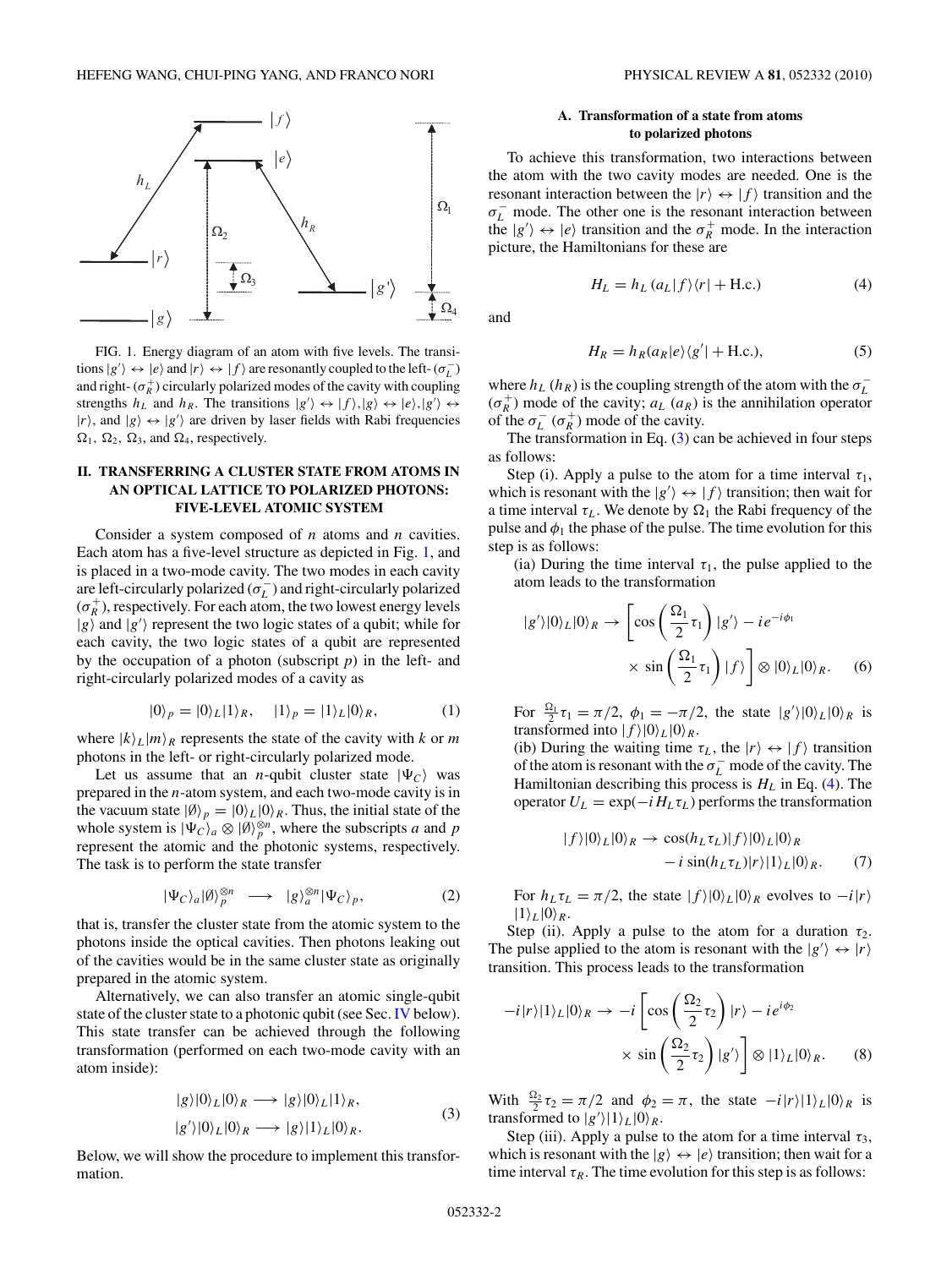(iiia) During the time interval  $\tau_3$ , the pulse applied to the atom leads to the transformation

$$
|g\rangle|0\rangle_L|0\rangle_R \to \left[\cos\left(\frac{\Omega_3}{2}\tau_3\right)|g\rangle - ie^{-i\phi_3}\right] \times \sin\left(\frac{\Omega_3}{2}\tau_3\right)|e\rangle\right] \otimes |0\rangle_L|0\rangle_R. \tag{9}
$$

For  $\frac{\Omega_3}{2} \tau_3 = \pi/2$  and  $\phi_3 = \pi$ , the state  $|g\rangle|0\rangle_L|0\rangle_R$  becomes  $i|e\rangle|0\rangle_L|0\rangle_R$ .

(iiib) During the waiting time  $\tau_R$ , the  $|g'\rangle \leftrightarrow |e\rangle$  transition of the atom is resonant with the  $\sigma_R^+$  mode of the cavity. The Hamiltonian for this process is  $H_R$  in Eq. [\(5\)](#page-1-0). Then  $U_R = \exp(-i H_R \tau_R)$  transforms

$$
i|e\rangle|0\rangle_L|0\rangle_R \rightarrow i\cos(h_R \tau_R)|e\rangle|0\rangle_L|0\rangle_R
$$
  
+ 
$$
\sin(h_R \tau_R)|g\rangle|0\rangle_L|1\rangle_R. \quad (10)
$$

With  $h_R \tau_R = \pi/2$ , the state  $i|e\rangle|0\rangle_L|0\rangle_R$  becomes  $|g'\rangle$  $|0\rangle_L|1\rangle_R$ .

Step (iv). Apply a pulse to the atom for a time interval *τ*4. The pulse is resonant with the  $|g'\rangle \leftrightarrow |g\rangle$  transition. Thus we have the transformations

$$
|g'\rangle|1\rangle_L|0\rangle_R \to \left[\cos\left(\frac{\Omega_4}{2}\tau_4\right)|g'\rangle - ie^{i\phi_4}\right] \times \sin\left(\frac{\Omega_4}{2}\tau_4\right)|g\rangle\right] \otimes |1\rangle_L|0\rangle_R \tag{11}
$$

and

$$
|g'\rangle|0\rangle_L|1\rangle_R \to \left[\cos\left(\frac{\Omega_4}{2}\tau_4\right)|g'\rangle - ie^{i\phi_4}\right] \times \sin\left(\frac{\Omega_4}{2}\tau_4\right)|g\rangle\right] \otimes |0\rangle_L|1\rangle_R. \tag{12}
$$

With  $\frac{\Omega_4}{2}\tau_4 = \pi/2$  and  $\phi_4 = \pi/2$ , the state  $|g'\rangle|1\rangle_L|0\rangle_R$  is transformed to  $|g\rangle|1\rangle_L|0\rangle_R$ , and the state  $|g'\rangle|0\rangle_L|1\rangle_R$  becomes  $|g\rangle|0\rangle_L|1\rangle_R.$ 

After this operation, the atom is decoupled from the cavity, and is in a stable state. One can easily check that the transformation in Eq.  $(3)$  is achieved in the four steps above.

## **B. Fidelity of the transformation**

Let us now study the fidelity of the state transfer operation described above. We assume that the pulses applied to the atoms can be controlled within a very short time (e.g., by increasing the pulse amplitude), such that the dissipation of the system during the pulse is negligibly small. In this case, the dissipation of the system would appear in the time evolution operations in steps (ib) and (iiib). Before any photon leaks out of each cavity, the Hamiltonians *HL* and *HR* become

$$
H'_{L} = h_{L}(a_{L}|f\rangle\langle r| + \text{H.c.}) - i\gamma_{f}|f\rangle\langle f| - i\kappa_{L}a_{L}^{\dagger}a_{L}, \quad (13)
$$

$$
H'_{R} = h_{R} (a_{R} |e\rangle\langle g'| + \text{H.c.}) - i\gamma_{e} |e\rangle\langle e| - i\kappa_{R} a_{R}^{\dagger} a_{R}, \quad (14)
$$



FIG. 2. (Color online) Fidelity (*F*) of the transformation in Eq. [\(3\)](#page-1-0) implemented on a five-level atom coupled with a two-mode cavity versus the spontaneous atomic decay rate *γ/h*. The solid, dashed, and dotted lines refer to the cavity decay rates  $\kappa = 0.1h$ , 0*.05h*, and 0*.*01*h*, respectively.

where  $\gamma_f(\gamma_e)$  is the decay rate of the atomic level  $|f\rangle$  ( $|e\rangle$ ), and  $\kappa_L(\kappa_R)$  is the decay rate of the  $\sigma_L^-(\sigma_R^+)$  mode of the cavity. For simplicity, we assume  $h_R = h, h_L = sh$ , where  $s > 1$ ,  $\gamma_e =$  $\gamma_f = \gamma$ , and  $\kappa_L = \kappa_R = \kappa$ .

We now numerically calculate the evolution of the system governed by the Hamiltonians above. The quality of the state transfer process in Eq. [\(3\)](#page-1-0) can be described by the fidelity of the state transfer operation

$$
F = \text{Tr}[(\rho_p^{\text{id}})^{1/2} \rho_p (\rho_p^{\text{id}})^{1/2}]^{1/2}, \tag{15}
$$

where  $\rho_p$  represents the photon  $(p)$  temporal reduced density matrix, after tracing over the states of the atom, and  $\rho_p^{\text{id}}$ represents the reduced density matrix in the ideal case without considering the dissipation of the system. From Eqs. (13) and (14), one can see that the atomic spontaneous decay plays the same role as the cavity decay in the dissipation process. They both have the same effect on the fidelity, and thus the fidelity of the state transfer operation can be improved by choosing atoms that have a long energy relaxation time or by improving the coupling between the cavity and the atom. Assume  $s = 1.2$ ; then  $h<sub>L</sub> = 1.2h<sub>R</sub> = 1.2h$ , and the fidelity versus the spontaneous atomic decay rate *γ/h* for different cavity decay rates  $\kappa$  is shown in Fig. 2. Cluster states with a high fidelity can be obtained efficiently using existing multi-particle entanglement purification protocols [\[25\]](#page-4-0).

#### **C. Linear scaling**

As shown above, four steps are needed to transfer the state from an atomic qubit to a photonic qubit. Therefore an *n*-qubit photon cluster state can be created in 4*n* steps. In other words, the operation cost scales*linearly* with the number of qubits in the cluster state. Hence, this approach could provide an efficient generation of scalable cluster states with photons.

#### **D. Atomic candidate**

As a possible implementation, the  $87Rb$  atom can be used as the five-level atom. The atomic levels  $|g\rangle$ ,  $|g'\rangle$ , and  $|r\rangle$  $\arg \{F = 1, m = -1\}, \, |F = 1, m = 0\}, \, \text{and } |F = 2, m = 0\}$  of  $5^{2}S_{1/2}$ , respectively;  $|e\rangle$  and  $|f\rangle$  are  $|F = 1, m = 1\rangle$  and  $|F = 1, m = 1\rangle$  $2,m = -1$  of  $5<sup>2</sup>P<sub>1/2</sub>$ , respectively.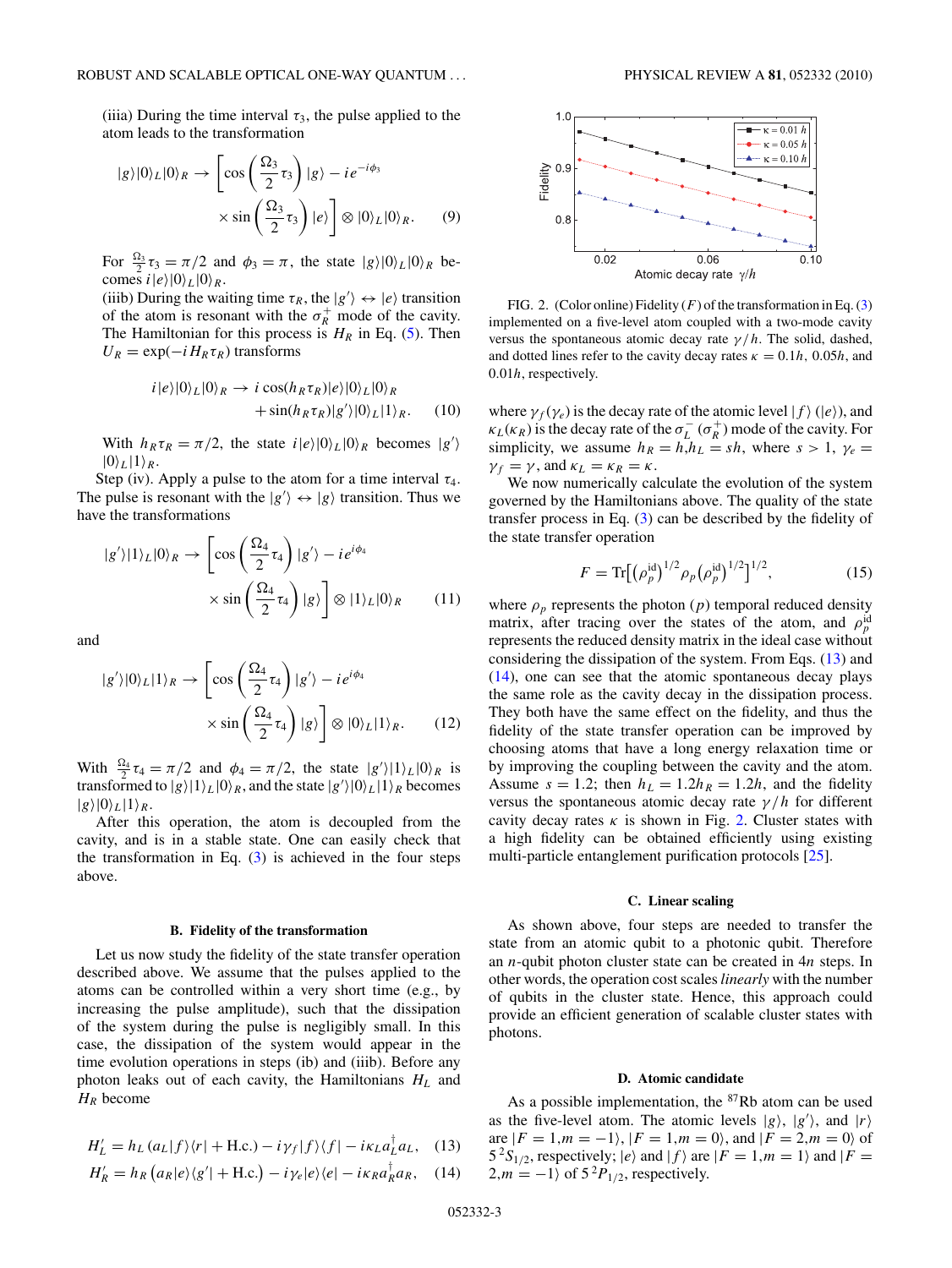<span id="page-3-0"></span>

FIG. 3. (Color online) (a) Schematic diagram of the setup for translating atoms in optical lattices into an array of cavities through transverse optical lattice potentials. (b) Setup for translating an atom in an optical lattice that is subjected to measurement into a cavity through a transverse optical lattice potential. There is no order requirement for loading atoms into the cavity using this setup.

To generate an *n*-qubit photon cluster state, we need to send *n* atoms that encode the cluster state into *n* two-mode cavities. Atomic cluster states can be easily created on optical lattices [\[19\]](#page-4-0), and it is also possible to load atoms into cavities through transverse optical lattice potentials [\[26–28\]](#page-4-0). The process of transferring the atomic cluster states to the photonic qubits must be completed in a very short time. To do this, one can prepare an array of cavities and load the atoms into the cavities through transverse optical lattice potentials. After a certain time, the photons that leak out of the cavities are in the same cluster state as the cluster state originally prepared in the atomic system. This process is illustrated in Fig.  $3(a)$ .

## **III. TRANSFERRING A CLUSTER STATE FROM ATOMS IN AN OPTICAL LATTICE TO POLARIZED PHOTONS: FOUR- AND THREE-LEVEL ATOMIC SYSTEMS**

As shown above, five-level atoms can be employed in performing the transformation in Eq. [\(3\)](#page-1-0). We note that the transfer of cluster states from atomic to photonic systems can also be realized by using four-level atoms coupled to cavities. Suppose that *n* two-mode cavities are initially prepared in the state  $(|0\rangle_p)^{\otimes n}$ . To transfer the cluster state  $|\Psi_C\rangle$  from an atomic system to photons, one needs to perform the transformation

$$
|\Psi_C\rangle_a (|0\rangle_p)^{\otimes n} \longrightarrow |g\rangle_a^{\otimes n} |\Psi_C\rangle_p. \tag{16}
$$

This process can be done by applying *n* SWAP gates between the two coupled systems. Each SWAP gate acting on an atom in a two-mode cavity performs the transformation  $|g\rangle_a|0\rangle_p \rightarrow$  $|g\rangle_a|0\rangle_p, |g'\rangle_a|0\rangle_p \rightarrow |g\rangle_a|1\rangle_p$ , that is,

$$
|g\rangle|0\rangle_L|1\rangle_R \longrightarrow |g\rangle|0\rangle_L|1\rangle_R, |g'\rangle|0\rangle_L|1\rangle_R \longrightarrow |g\rangle|1\rangle_L|0\rangle_R.
$$
 (17)





FIG. 4. Energy diagram of an atom with four levels. The transitions  $|g\rangle \leftrightarrow |r\rangle$  and  $|g'\rangle \leftrightarrow |f\rangle$  are resonantly coupled to the left- ( $\sigma_L^-$ ) and the right-( $\sigma_R^+$ ) circularly polarized modes of the cavity with coupling strengths  $h_L$  and  $h_R$ , respectively; while the transition  $|r\rangle \leftrightarrow |f\rangle$  is driven by a classical laser field with Rabi frequency  $\Omega_1$ .

In this case, the four energy levels of the atom are shown in Fig. 4. The SWAP operations described by Eq. (17) can be implemented in three steps:

Step (i). Let the system evolve for a time  $\tau_1$  under  $H_1 = h_R(a_R|f) \langle g'| + \text{H.c.}$ ). The operator  $U_1 = \exp(-iH_1\tau_1)$ performs the transformation

$$
|g'\rangle|0\rangle_L|1\rangle_R \rightarrow \cos(h_R \tau_1)|g'\rangle|0\rangle_L|1\rangle_R -i\sin(h_R \tau_1)|f\rangle|0\rangle_L|0\rangle_R.
$$
 (18)

With  $h_R \tau_1 = \pi/2$ , the state  $|g'| \langle 0 \rangle_L |1 \rangle_R$  evolves to  $-i |f \rangle$  $|0\rangle_L|0\rangle_R$ .

Step (ii). Apply a pulse to the atom for a time interval  $\tau_2$ resonant with  $|f\rangle \leftrightarrow |r\rangle$  transition. This process leads to the transformation

$$
-i|f\rangle|0\rangle_L|0\rangle_R \to -i\left[\cos\left(\frac{\Omega_1}{2}\tau_2\right)|f\rangle - ie^{i\phi_1}\right] \times \sin\left(\frac{\Omega_1}{2}\tau_2\right)|r\rangle\right] \otimes |0\rangle_L|0\rangle_R. \quad (19)
$$

For  $\frac{\Omega_1}{2} \tau_2 = \pi/2$  and  $\phi_1 = 3\pi/2$ , the state  $-i|f\rangle|0\rangle_L|0\rangle_R$ becomes  $i|r\rangle|0\rangle_L|0\rangle_R$ .

Step (iii). The system evolves for  $\tau_3$  under  $H_3 =$  $h_L$  ( $a_L$ |*r*  $\rangle$   $\langle g$ | + H.c.). Then  $U_3 = \exp(-iH_3\tau_3)$  transforms

$$
|r\rangle|0\rangle_L|0\rangle_R \to \cos(h_L \tau_3)|r\rangle|0\rangle_L|0\rangle_R
$$
  
-  $i \sin(h_L \tau_3)|g\rangle|1\rangle_L|0\rangle_R.$  (20)

With  $h_L \tau_3 = \pi/2$ , the state  $i|r\rangle|0\rangle_L|0\rangle_R$  becomes  $|g\rangle|1\rangle_L|0\rangle_R$ . Note that the state  $|g\rangle|0\rangle_L|1\rangle_R$  remains unchanged during the entire operation. Hence, the three-step operations above complete the SWAP operation in Eq. (17).

Compared to the use of five-level atoms, employing fourlevel atoms can reduce the use of the pulses. However, one would have to prepare the initial state  $|0\rangle_p$  (i.e.,  $|0\rangle_L|1\rangle_R$ ) for each cavity using auxiliary atoms, and the atoms would have to be moved out of the cavities immediately after the SWAP operation, since the prepared photon cluster states would otherwise change.

The SWAP operation in Eq.  $(17)$  can also be implemented using three-level atoms (the smallest number of levels needed for this approach). The three-level case would have the disadvantages above for using four-level atoms, and also the extra problem that adjusting the frequencies of the cavity modes would be required. Thus, five-level atoms would be the optimal choice based on the encoding of photonic qubits